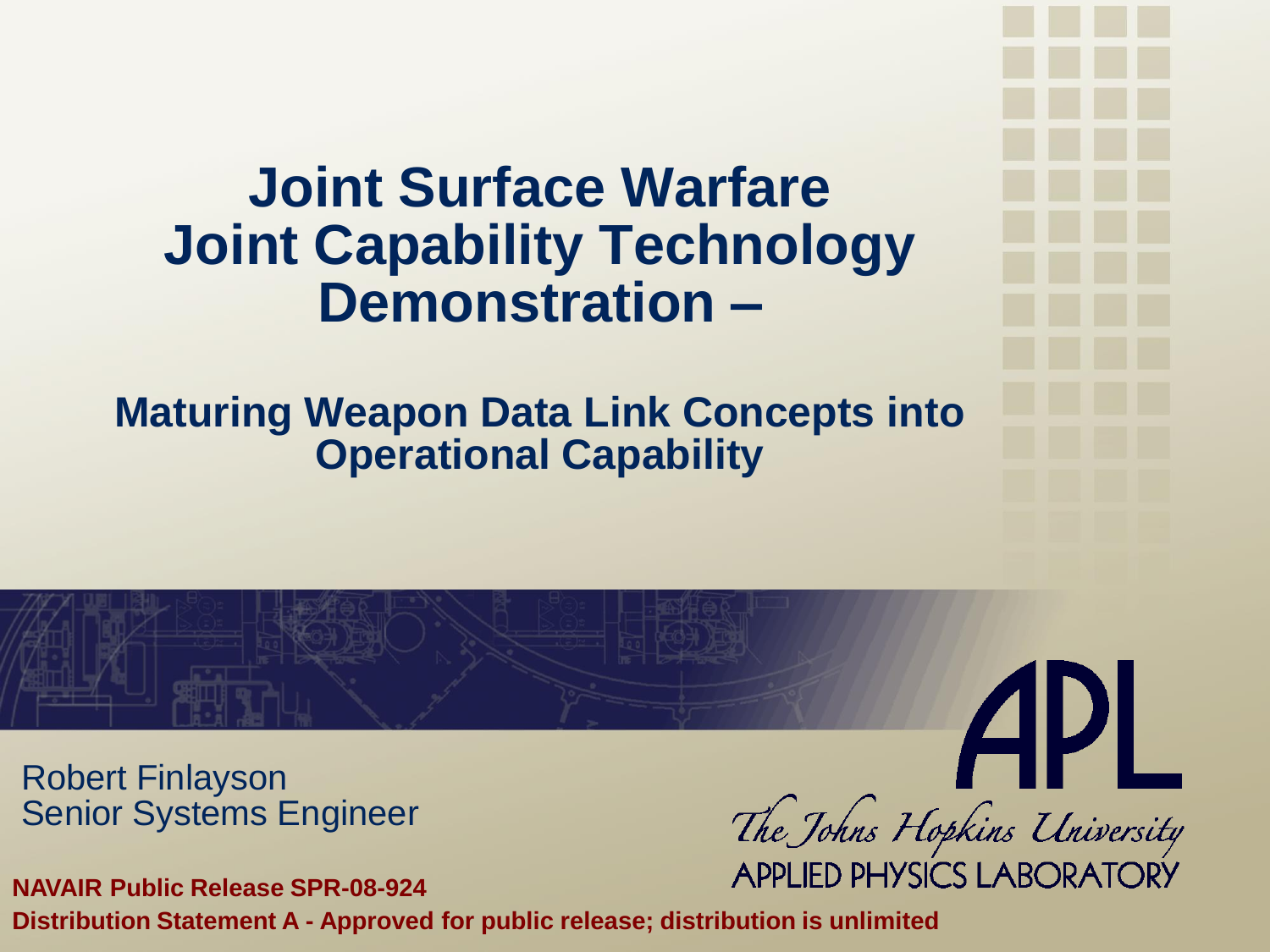## **Demonstration Description**

- Developing a capability, not a system
	- System of systems approach
- Leverages maturing weapon data link network technologies
	- Demonstrate the integration of multiple Intelligence, Surveillance, and Reconnaissance (ISR) and launch platforms with existing stand-off weapons
	- Allows interchangeable ISR assets to provide initial targeting data and inflight target updates for multiple weapons
	- Provides multiple, comprehensive joint kill chain threads to the Combatant **Commander**
	- Significantly increases operational agility
	- Increases probability of target kill in adverse weather conditions and at extended ranges
	- Minimizes launch platform threat exposure
- Conscious decision to organize, plan and execute demonstration as if it were a program
	- Programmatic and system engineering discipline

*NAVAIR Public Release SPR-08-924*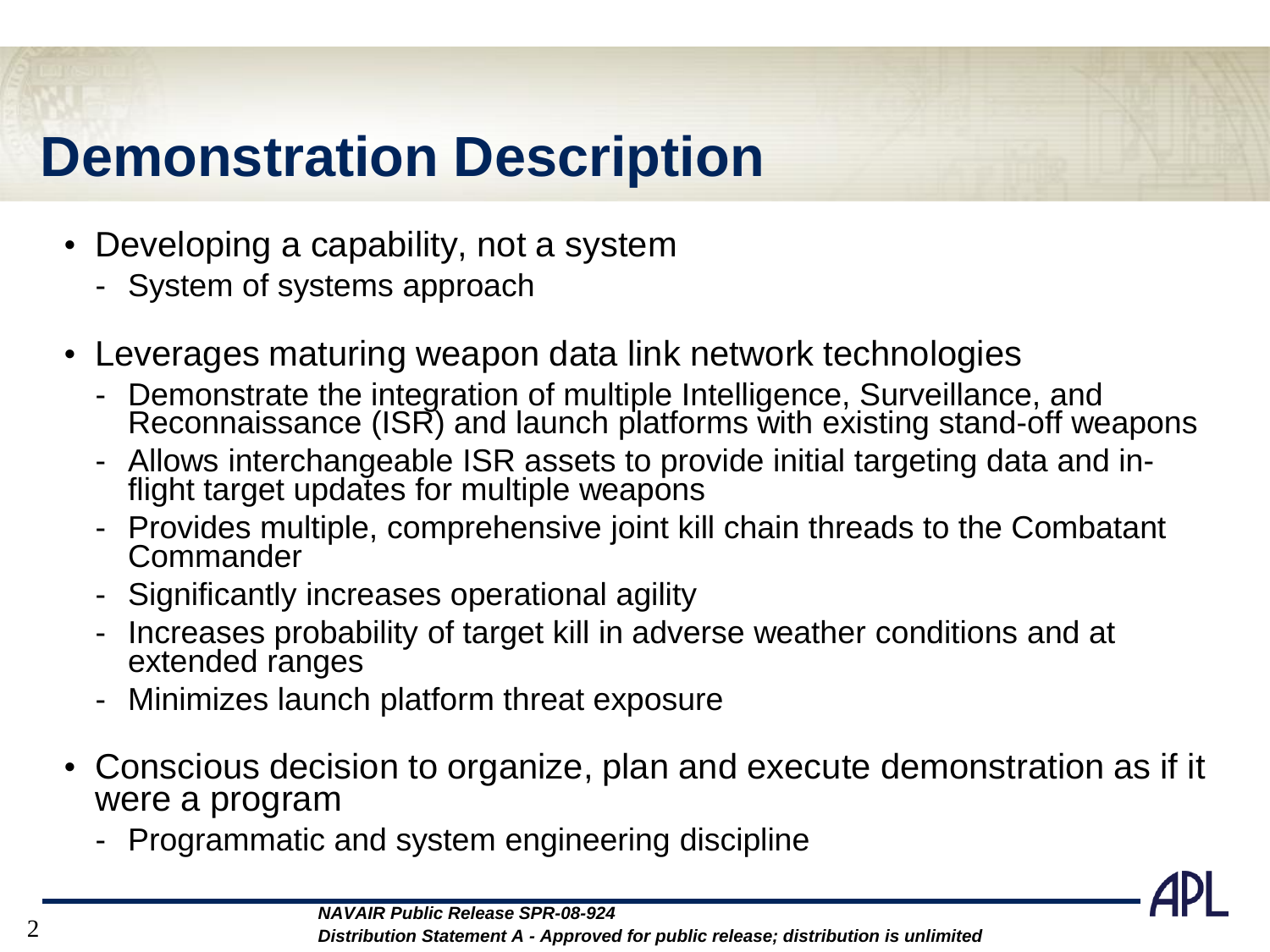## **JSuW Background**

- In FY07 Advanced Concept Technology Demonstrations (ACTD) were redesignated to JCTD
- Managed out of PMA 201 Precision Strike Weapons
- JSuW approved for FY07 start
	- Kickoff in June 2007
- Approximately three year period of performance and \$40M effort
- Follow-on to the Weapons Data link Network ACTD
- JSuW involves five programs of record (PoR)
	- Joint Standoff Weapon (JSOW-C-1), Harpoon Block III and F/A-18E/F are funded for J11 message integration as part of their PoR
	- Joint Surveillance and Target Attack Radar System (JSTARS) and P-3C Littoral Surveillance Radar System (LSRS) will incorporate J11 for demo purposes only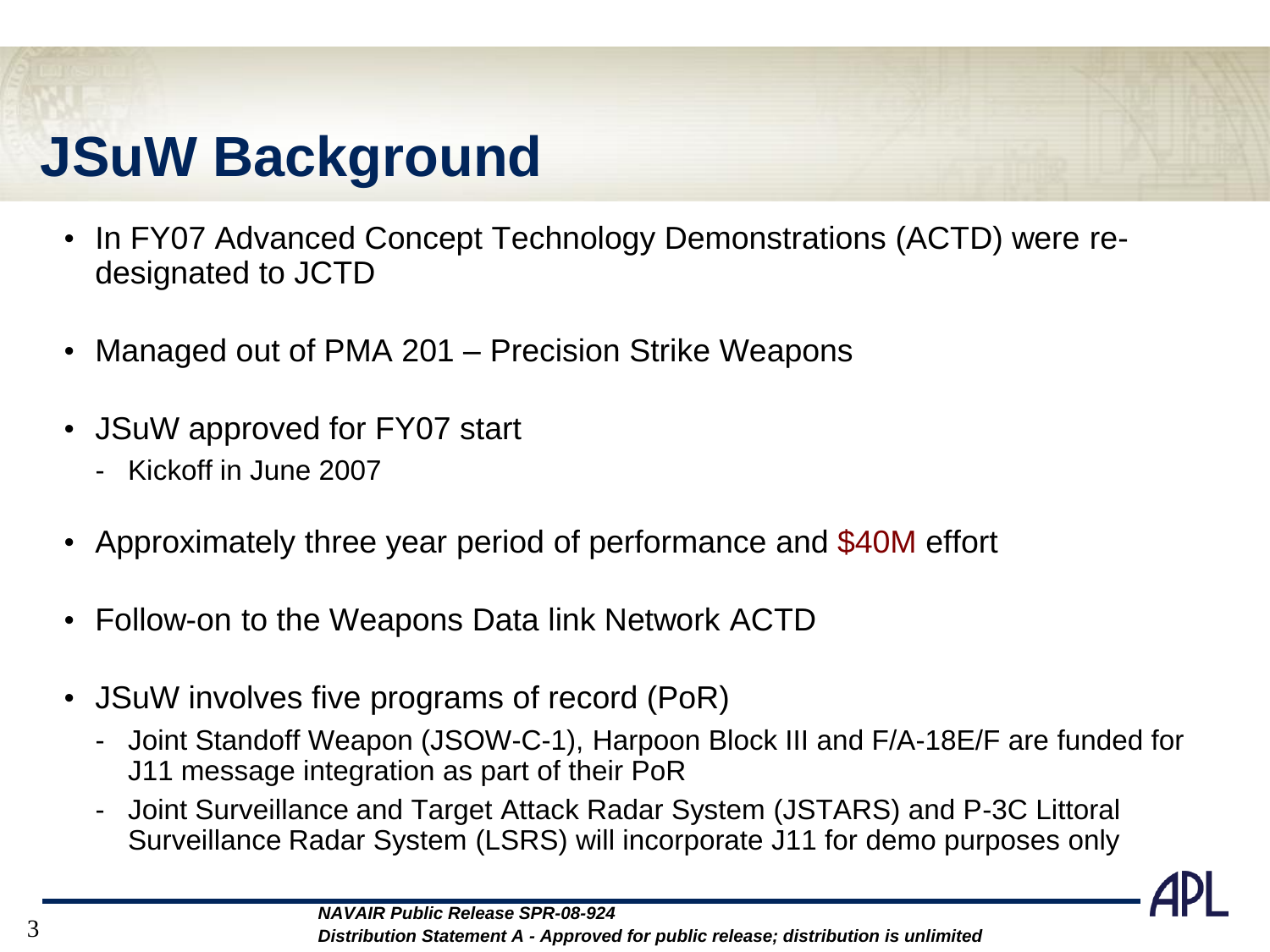## **Technical Implementation**

- Incorporate the J11 message software into existing Link-16 terminals
- Interim Change Proposal to Link-16 (MIL-STD-6016C)
	- J11.1 Directive messages
		- Sent to the weapon
	- J11.0 Status Response messages
		- Sent from the weapon
	- J11.2 Weapon Coordination messages
		- Coordination of NEW control
		- Sent and received by weapon controllers and In-Flight Target Update (IFTU) Third Party Sources (3PS's)
- Weapons are receiving the Strike Common Weapon Data Link radio
	- Rockwell Collins

*NAVAIR Public Release SPR-08-924* 4 *Distribution Statement A - Approved for public release; distribution is unlimited*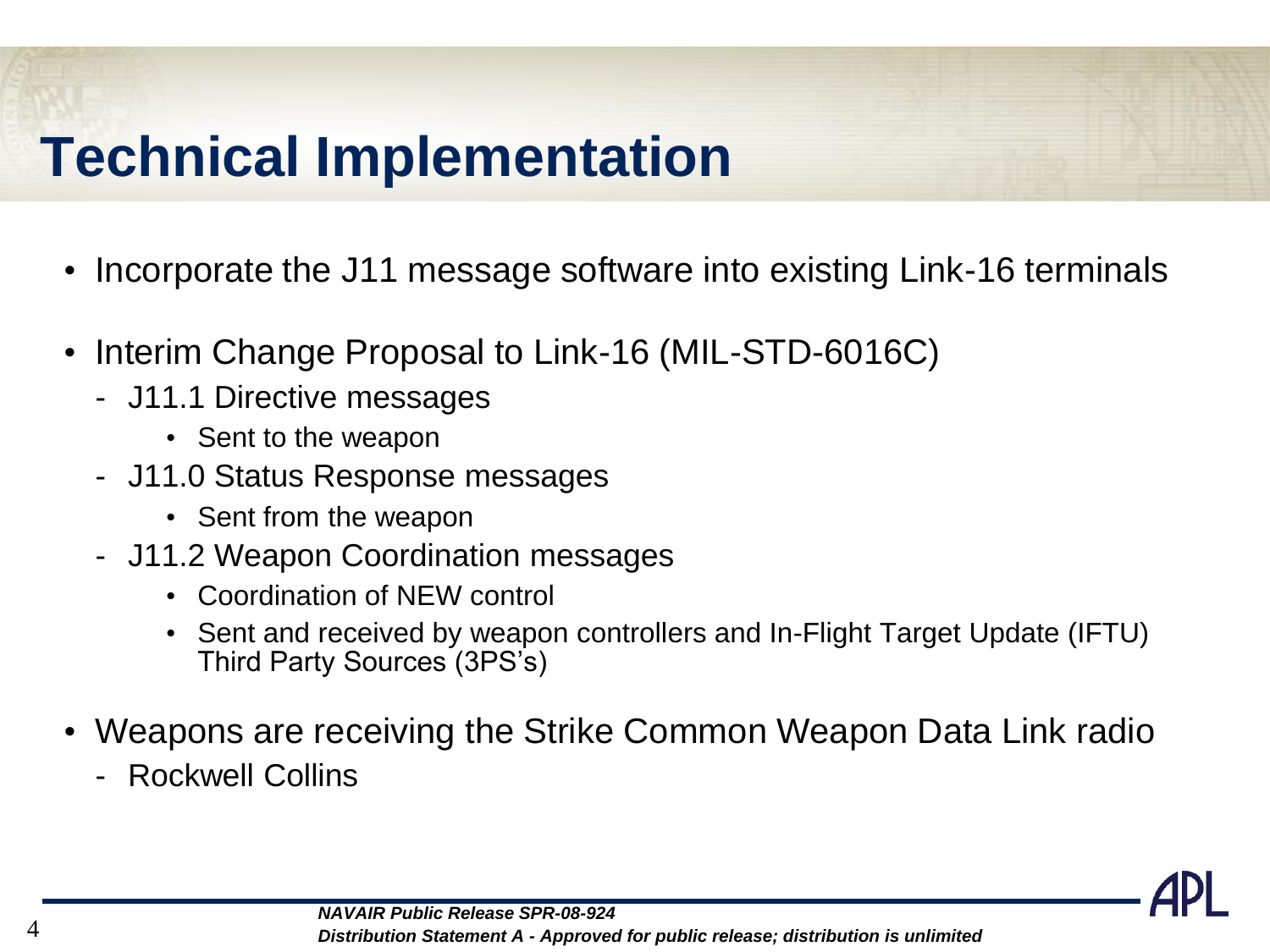#### **Operational View**



- **Integrate the Link-16 J11 Message Set into existing software architectures for the JSTARS and LSRS platforms**
- **Ensure interoperability with the JSOW-C-1, Harpoon Block III, and F/A-18E/F programs of record (incorporating J11 message set)**
- **Develop the associated CONOPS/TTPs**



*NAVAIR Public Release SPR-08-924* 5 *Distribution Statement A - Approved for public release; distribution is unlimited*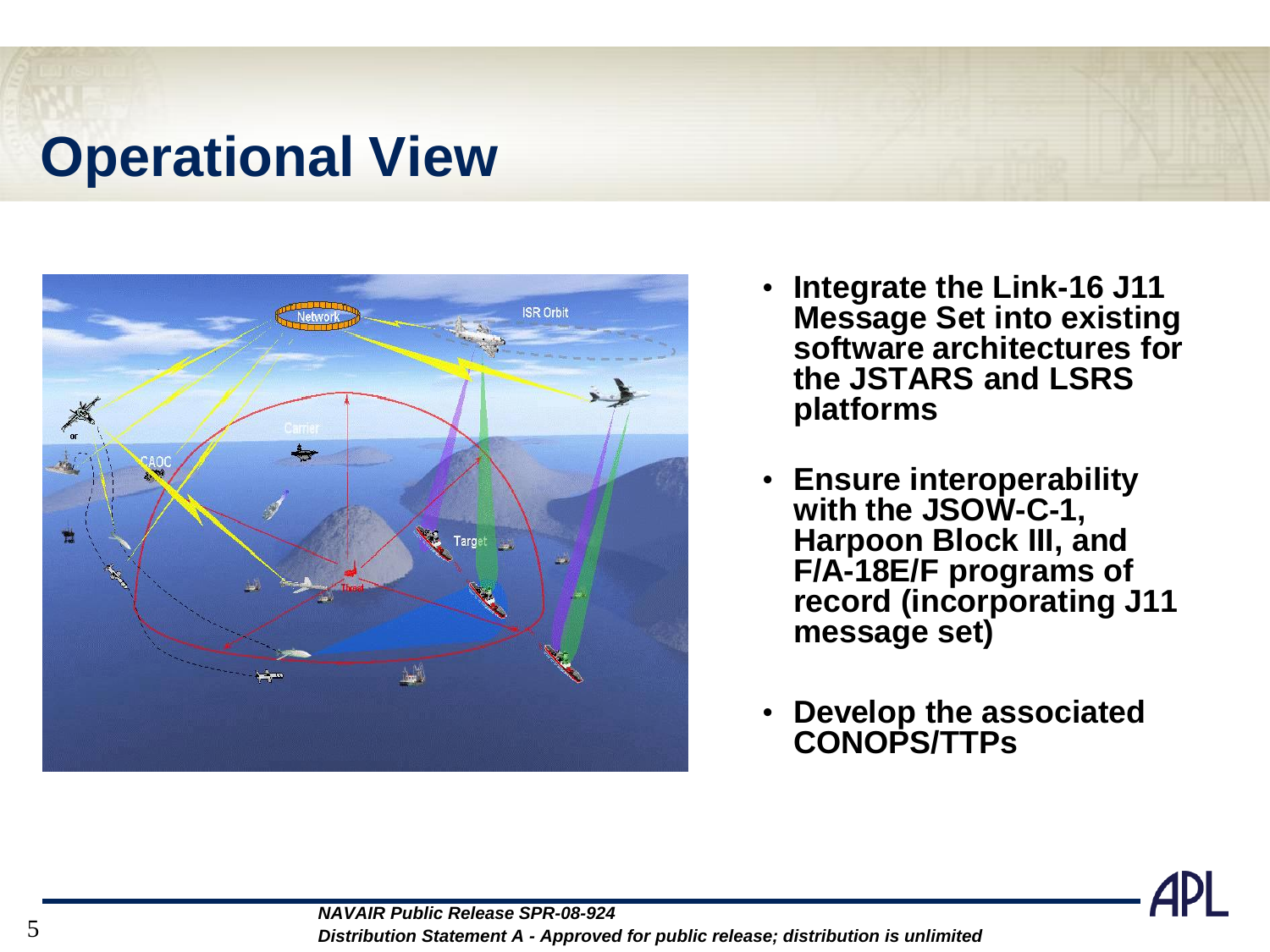## **Concept of Operations**

- F/A-18E/F, third party targeting source (3PS; i.e., second F/A-18E/F, JSTARS, LSRS) or other ISR platform detect enemy combatants
- J11.2 messages passed between controller / shooter (F/A-18E/F) and 3PS for coordination
- Weapon released by shooter (F/A-18E/F)
- 3PS provides In-Flight Target Updates (IFTUs) to weapon via J11.1 messages
- Weapon replies with Weapon In-Flight Track (WIFT), Ack/Nack and Bomb Hit Indication via J11.0 message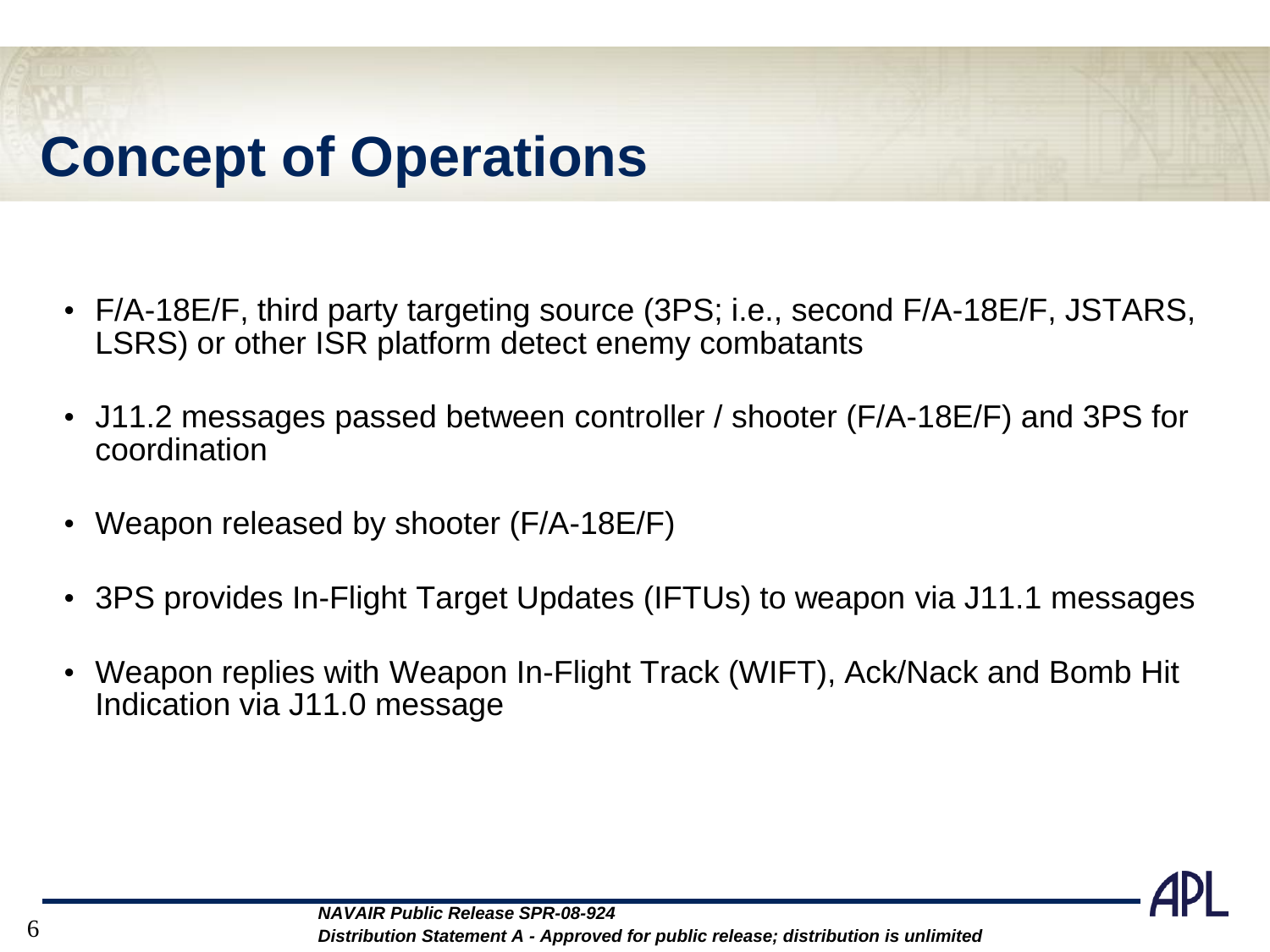#### **PM-SE Interaction**



*NAVAIR Public Release SPR-08-924* 7 *Distribution Statement A - Approved for public release; distribution is unlimited*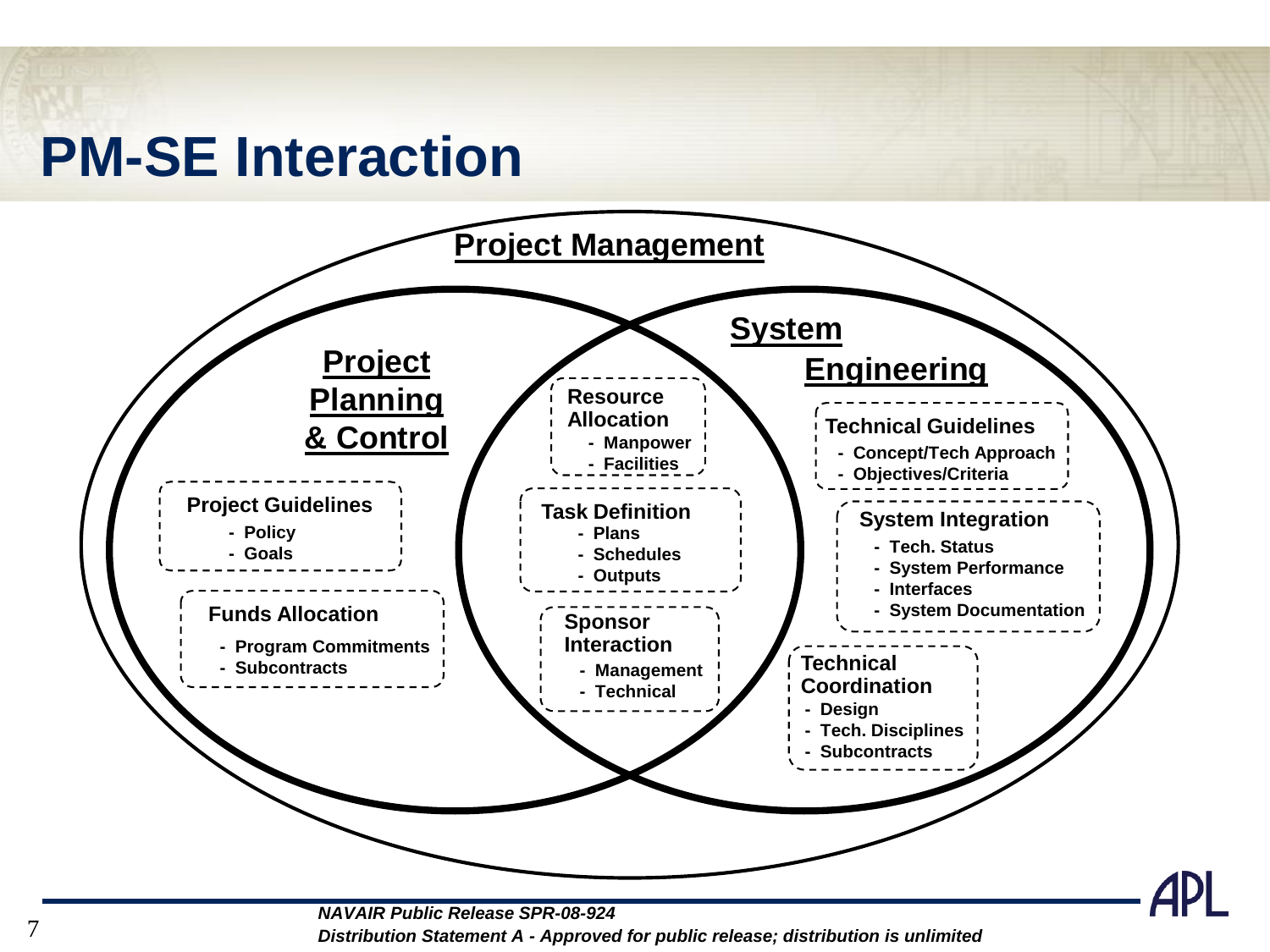#### **Organizational Breakdown Structure**



*NAVAIR Public Release SPR-08-924*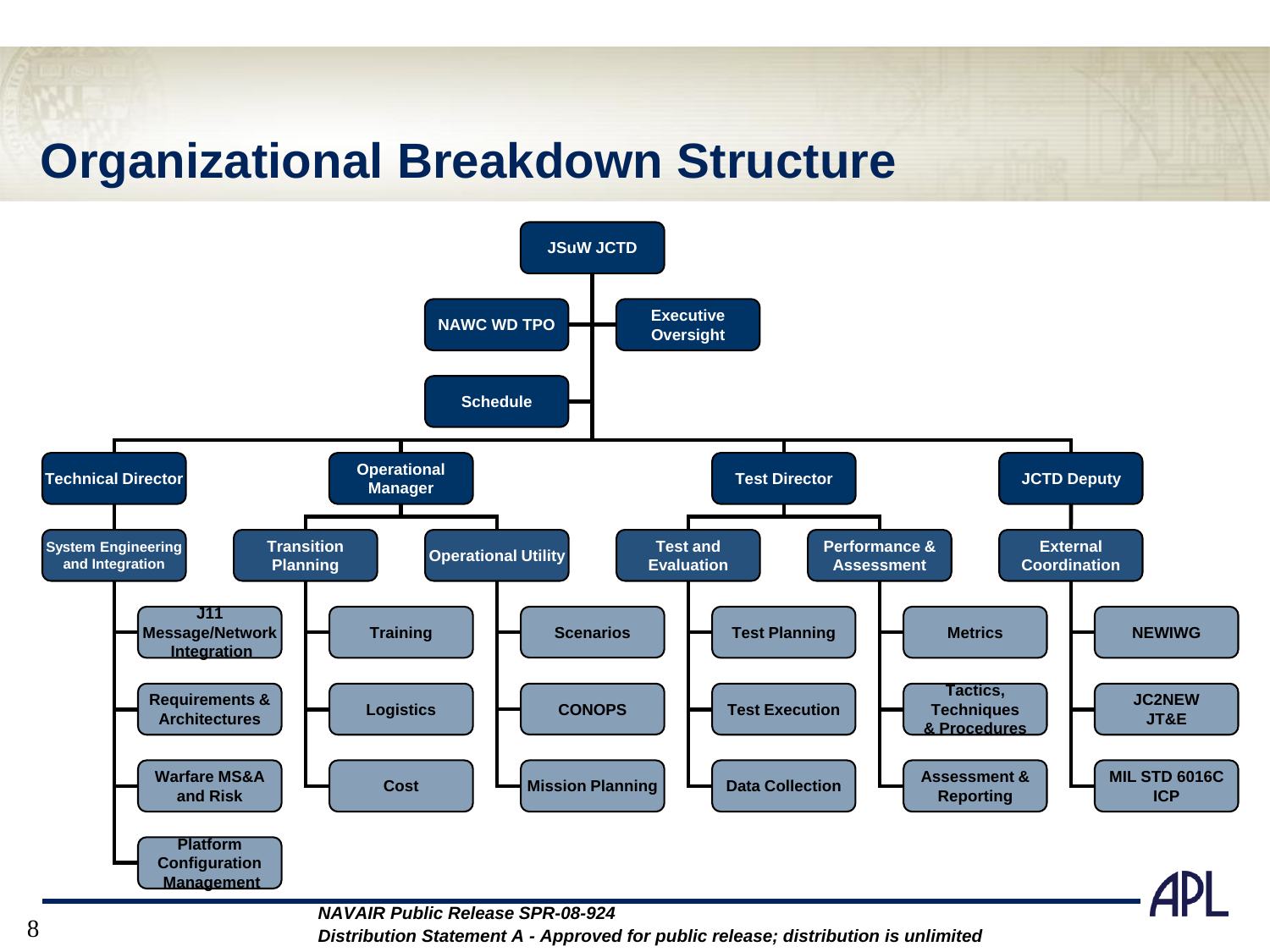### **Setting Constraints**



| <b>IMP Event</b>                                         | <b>IMP Sub-Event</b>            | <b>IMP Accomplishment</b>                             | <b>IMP Criteria</b>                                                        | <b>IMS Task</b>                                      | Deliverable Name (s) - if applicable                                                                                     | Responsibility |
|----------------------------------------------------------|---------------------------------|-------------------------------------------------------|----------------------------------------------------------------------------|------------------------------------------------------|--------------------------------------------------------------------------------------------------------------------------|----------------|
| Program<br>Manager's<br>Review 2<br>(PDR/CDR June<br>08) |                                 |                                                       |                                                                            |                                                      |                                                                                                                          |                |
|                                                          | <b>LSRS / JSOW PDR /</b><br>CDR |                                                       |                                                                            |                                                      |                                                                                                                          |                |
|                                                          |                                 | <b>LSRS JCTD Integration</b><br><b>Plans Complete</b> |                                                                            |                                                      |                                                                                                                          |                |
|                                                          |                                 |                                                       | Preliminary Design Review<br>(Critical Design Review for<br>JSOW) Complete | Conduct a Net<br>Enabled Weapons<br><b>PDR</b>       | PDR/CDR Summary Briefing                                                                                                 | <b>PM</b>      |
|                                                          |                                 |                                                       | SW Development Plan<br>Complete                                            | Build J11 Message<br>SW Development<br>Plan          | SW Development Plan (PPT Briefing)                                                                                       | <b>PM</b>      |
|                                                          |                                 |                                                       | Platform Integration Plan<br>Complete                                      | Write, Assemble and<br>integrate code into<br>OFP    | Platform Integration Plan (PPT Briefing)                                                                                 | <b>PM</b>      |
|                                                          |                                 |                                                       | Platform Risk Assessment<br>Complete                                       | Conduct an end-to-<br>end risk assessment            | Risk Assessment Briefing and risk<br>element integration into the JCTD risk<br>database for management and<br>mitigation | <b>PM</b>      |
|                                                          | <b>JSTARS Contract</b><br>Award |                                                       |                                                                            |                                                      |                                                                                                                          |                |
|                                                          |                                 | <b>Contract Award</b>                                 |                                                                            |                                                      |                                                                                                                          |                |
|                                                          |                                 |                                                       | Negotiated contract with the<br>appropriate contractor                     | Conduct the<br>necessary steps for<br>contract award | Signed Contract                                                                                                          | <b>PM</b>      |

#### **Integrated Master Plan**



| ntegrated Master Schedule |  |  |
|---------------------------|--|--|
|---------------------------|--|--|

| $\mathbf{D}$<br>ō       | Unique ID | Narre                                                          | <b>JSLMV</b><br>Stab.in | <b>Total Slack</b>      | <b>Duration</b>         | % Complete | Start             | Finish            |
|-------------------------|-----------|----------------------------------------------------------------|-------------------------|-------------------------|-------------------------|------------|-------------------|-------------------|
|                         |           | 80 JSuN JCTD                                                   |                         |                         | 0 days 929.88 days      |            | 22% Tue 6/5/07    | Wed 2/HT          |
| $\overline{a}$          | 81        | Integration, Assembly, Test, & Checkout                        |                         |                         | 0 days 848,88 days      |            | 10% Wed 9/26/07   | Wed 2/9/1         |
| $\frac{1}{2}$           | 1252      | F-A-18                                                         |                         | 665.13 days 0 days      |                         |            | 9% Mon 6/16/98    | Mon 6/16 W        |
| $4$ $\overline{14}$     | 1256      | HSE Availability                                               |                         | 665.13 days 0 days      |                         |            | 0% Mon 6/16/05    | Mon 6/160         |
| $5 - 7$                 | 1255      | <b>HSE Flight Test</b>                                         |                         | 665.13 days 0 days      |                         |            | 0% Mon 6/16/08    | Mon 6/16/0        |
| $6$ H                   | 1254      | JSJAV Integration & Test                                       |                         | 665.13 days 0 days      |                         |            | 0% Mon 6/16/08    | Mon 6/16/0        |
| $7$ $7$                 | 1260      | HSE Availability                                               |                         | 665.13 days 0 days      |                         |            | 0% Mon 6/16/05    | Mon 6/16/0        |
| 8                       | 1259      | <b>HGE Flight Test</b>                                         |                         | 665.13 days 0 days      |                         |            | 0% Mon-6/16/08    | Mon 6/16/0        |
| $9$ $\overline{18}$     | 1258      | H7E Availability                                               |                         | 665.13 days 0 days      |                         |            | 0% Mon 6/16/05    | Man 6/160         |
| 10 田                    | 1257      | <b>H7E Flight Test</b>                                         |                         | 665.13 days 0 days      |                         |            | 0% Mon 6/16/08    | Mon 6/16/0        |
| 11                      | 545       | <b>JSOW</b>                                                    |                         |                         | 314.5 days 532.38 days  |            | 0% Wed 9/26/07    | Mon 11/2 P        |
| $\overline{12}$         | $5 - 46$  | <b>JSOW Integration</b>                                        |                         | 443.38 days 252.5 days  |                         |            | 0% Wed 9/26/07    | Thu 9/18.6        |
| $13 \sqrt{L}$           | 548       | JSOV System Level PDR                                          |                         | 0 days 0 days           |                         |            | 100% Wed 9/26/07  | Wed 9/26/0        |
| 14 TH C                 | 549       | JSOV System Level CDR                                          |                         | 443.38 days 0 days      |                         |            | 0% Thu 9/18/08    | Thu 9/18/0        |
| 15                      | 547       | <b>JSOW System Test</b>                                        |                         | 235.75 days 338.25 days |                         |            | 0% Mon 6/30/88    | Mon 11/2 P        |
| 16 H L                  | 1201      | JSON - SCVOL Preproduction Flight Units (1-5) delivered to RMS |                         | 235.75 days 23 days     |                         |            | 0% Mon 6/30/08    | Thu 7/31/0        |
| 17 HH G                 | 551       | JSON - SOVIDL - Equipped MSU at AVA, / IBAR                    |                         | 261.88 days 0 days      |                         |            | 0% Thu 9/25/08    | Thu 9/25/0        |
| 18                      | 1229      | JSON - Radio Available for JCTD SONDL Road Show                |                         | 261.88 days 0 days      |                         |            | 0% Thu 9/25/08    | <b>Thu 8/25/0</b> |
| 19 TH C                 | 550       | JSOV TRR                                                       |                         | 382.25 days 0 days      |                         |            | 0% Thu 12/18/08   | Thu 12/18/0       |
| 20 田山                   | 652       | JSON - AOM-154C-1 Captive Flight Vehicle RFF                   |                         | 411.63 days 23 days     |                         |            | 0% Mon 3/2/09     | Wed 4/1.0         |
| 21 TH G                 | 553       | JSOV - ASUV Developmental Test Free Flights                    |                         | 373.63 days 111 days    |                         |            | 0% Mon 3/2/09     | Wed 8/5/0         |
| 22<br>HH C              | 554       | JSOV - OTRR                                                    |                         | 314.5 days 0 days       |                         |            | 0% Mon 11/2/09    | Mon 11/2/0        |
| 23<br>历                 | 1230      | JSOM Captive Flight Vehicle (CFV) Delivered to China Lake      |                         | 453.30 days 0 days      |                         |            | 0% Vest 0.6/00    | Wed B&O           |
| $\overline{24}$         | 555       | <b>Harpoon</b>                                                 |                         |                         | 0 days 556.25 days      |            | 0% Tue 11/18/08   | Wed 2/9/1         |
| $\overline{\mathbf{z}}$ | 554       | Harpoon - Integration                                          |                         | 287.13 days 68.5 days   |                         |            | 0% Tue 11/18/08   | Thu 2/26/0        |
| 26 田记                   | 657       | Harpoon - PDR Event                                            |                         | 329.25 days 2 days      |                         |            | 0% Tue 11/10/08   | Wed 11/19/0       |
| 27 H G                  | 558       | Harpoon - CDR Event                                            |                         | 207.13 days 3 days      |                         |            | 0% Tue 2/24/09    | Thu 2.05.0        |
| 28                      | 559       | <b>Harpoon Block III Missile Software Development</b>          |                         |                         | 0 days 413,25 days      |            | 0% Mon 6/15/09    | Wed 2/9/1         |
| 29 田山                   | 1233      | Harpoon - OFP Build 4                                          |                         | 212.63 days 1 day       |                         |            | 0% Mon 6/15/09    | Mon 6/15/0        |
| 30 TH C                 | 581       | Harpoon - Lab Testing                                          |                         |                         | 140.25 days 197.63 days |            | 0% Mon 9/25/09    | Wed 7/14/1        |
| $\overline{31}$         | 1224      | Harpoon - Missile Deliveries                                   |                         | 144.88 days 55.5 days   |                         |            | 9% Mon 9/28/99    | Fri 12/18/0       |
| 32 国记                   | 1223      | Harpoon - Missle 1 Delivery                                    |                         | 339.88 days 0 days      |                         |            | 0% Mon 9/25/09    | Man 9/28/0        |
| 33 田記                   | 1222      | Harpoon - Mosile 2 Delivery                                    |                         | 142.63 days 0 days      |                         |            | 0% Wed 9/30/09    | Wed 9/300         |
| 34 田心                   | 1221      | Harpson - Moole 3 Delivery                                     |                         | 135.30 days 0 days      |                         |            | 0% Fri 12/10/09   | Fri 12/18/0       |
| 35 TH G                 | 560       | Harppon - Ground Testing                                       |                         | 292.88 days 45 days     |                         |            | 0% Mon 9/26/09    | Thu 12/3/0        |
| $36$ $66$               | 562       | <b>Harpoon - Flight Testing</b>                                |                         |                         | 0 days 284.38 days      |            | 0% Fri 12/18/09   | Wed 29/1          |
| 37 TH C                 | 1224      | Harpoon - ITB3 Integration Texting Captive Carry               |                         | 135.38 days 149 days    |                         |            | 0% Fri 12/18/09   | Man 7/26/1        |
| 38 Ha C                 | 1226      | Harpoon - ITB4 Free Flight                                     |                         |                         | 0 days 51.13 days       |            | 0% Vest 11/24/10  | Wed 2/6/1         |
| 39 TH                   | 563       | Harpoon - Test Ship Availability                               |                         | 336.5 days 0 days       |                         |            | 0% Thu 10/1/09    | Thu 10/1/0        |
| 40                      | 82        | <b>Littoral Surveillance Radar System</b>                      |                         |                         | 482 days 349.38 days    |            | 14% Fri 10/19/07  | Fri 36.9          |
| 41                      | 83        | <b>LSRS</b> Integration                                        |                         |                         | 482 days 349.38 days    |            | 15% Fri 10/19/07  | Fri 360           |
| €2 √ €                  | 84        | Conduct LSRS Preliminary Internal Program Risk Assessment      |                         |                         | 0 days 18.75 days       |            | 100% Fri 10/19/07 | Thu 11/15/0       |
| 42                      | 85        | <b>LSRS Requirements Analysis</b>                              |                         |                         | 0.75 days 157.38 days   |            | 32% Fri 10/19/07  | Tue 638           |
| 44                      | ns.       | Develop LSRS system requirements - Draft Version               |                         |                         | 0 days 18.75 days       |            | 100% Fri 10/19/07 | Thu 11/15/0       |

#### **Work Breakdown Structure Integrated Master Schedule Integrated Master Schedule Integrated Master Schedule**

*NAVAIR Public Release SPR-08-924* 9 *Distribution Statement A - Approved for public release; distribution is unlimited*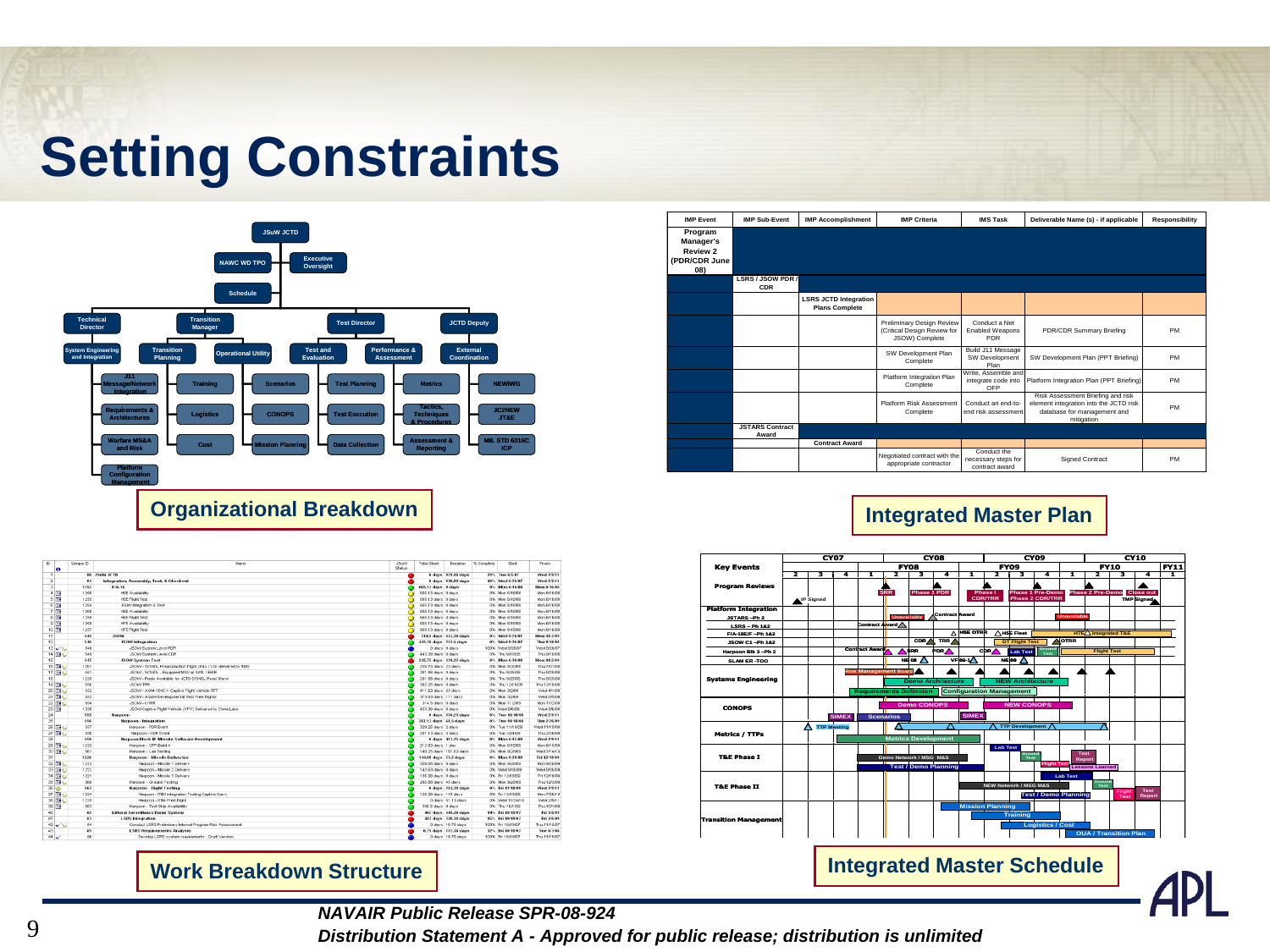## **Capability Statement**

**Challenge: Cost effective, simultaneous, multi-axis strike in the littorals, against a mutually supported, state-of-the-art surface action group (SAG); at the time and place of our choosing**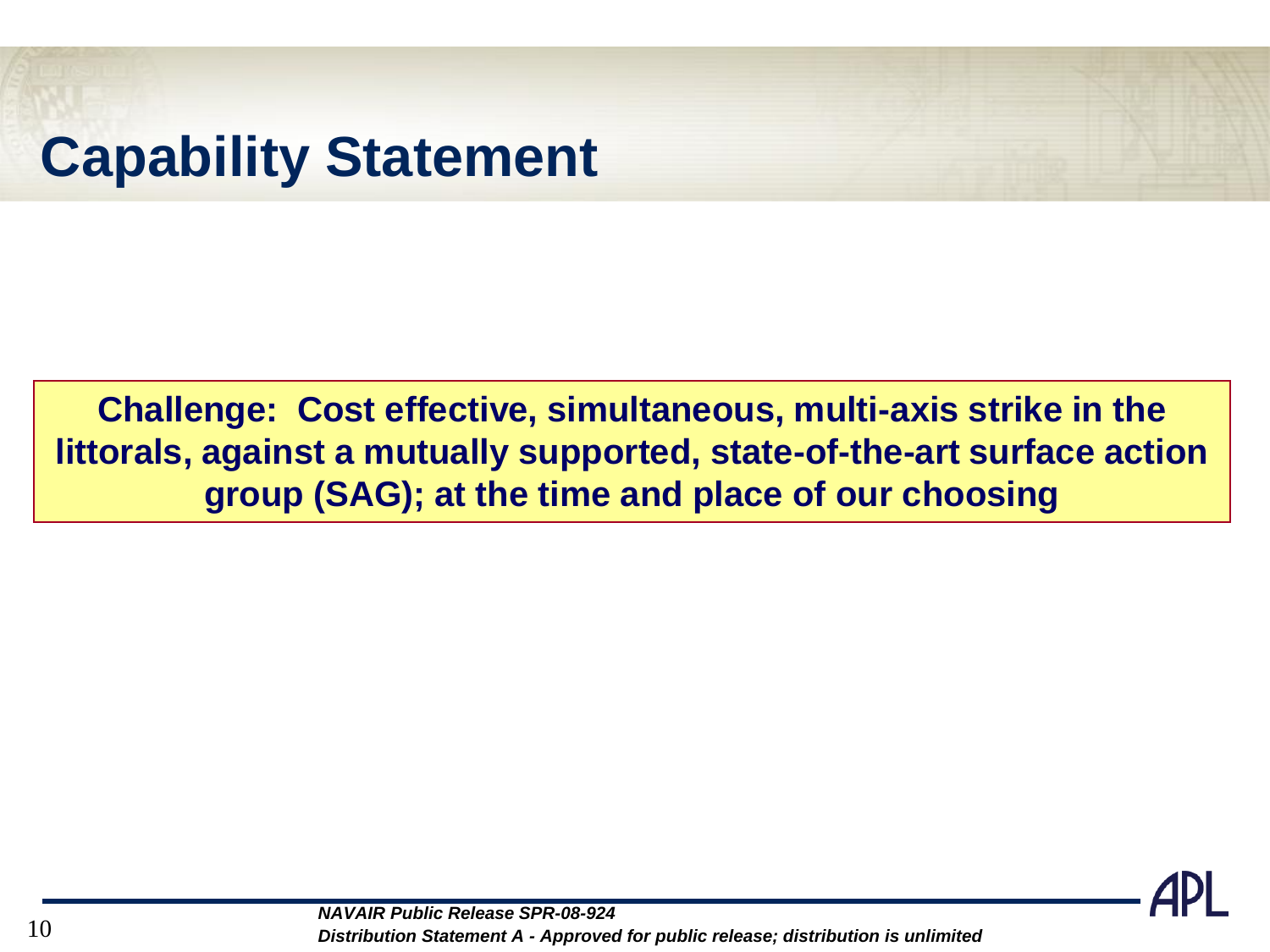# **Defining Scenarios**

- Understand the environmental conditions
	- Use a guide to ensure all potential impacts have been addressed
- Look at a range of scenarios
	- Address each mission
	- Across the spectrum of "easy to hard"
- Understand the requirements and/or desired capabilities for each scenario
	- How does this affect system design and performance?
- Distribute demonstration resources to address the scenario spectrum
	- Engineering level analysis, modeling and simulation, flight test, etc.



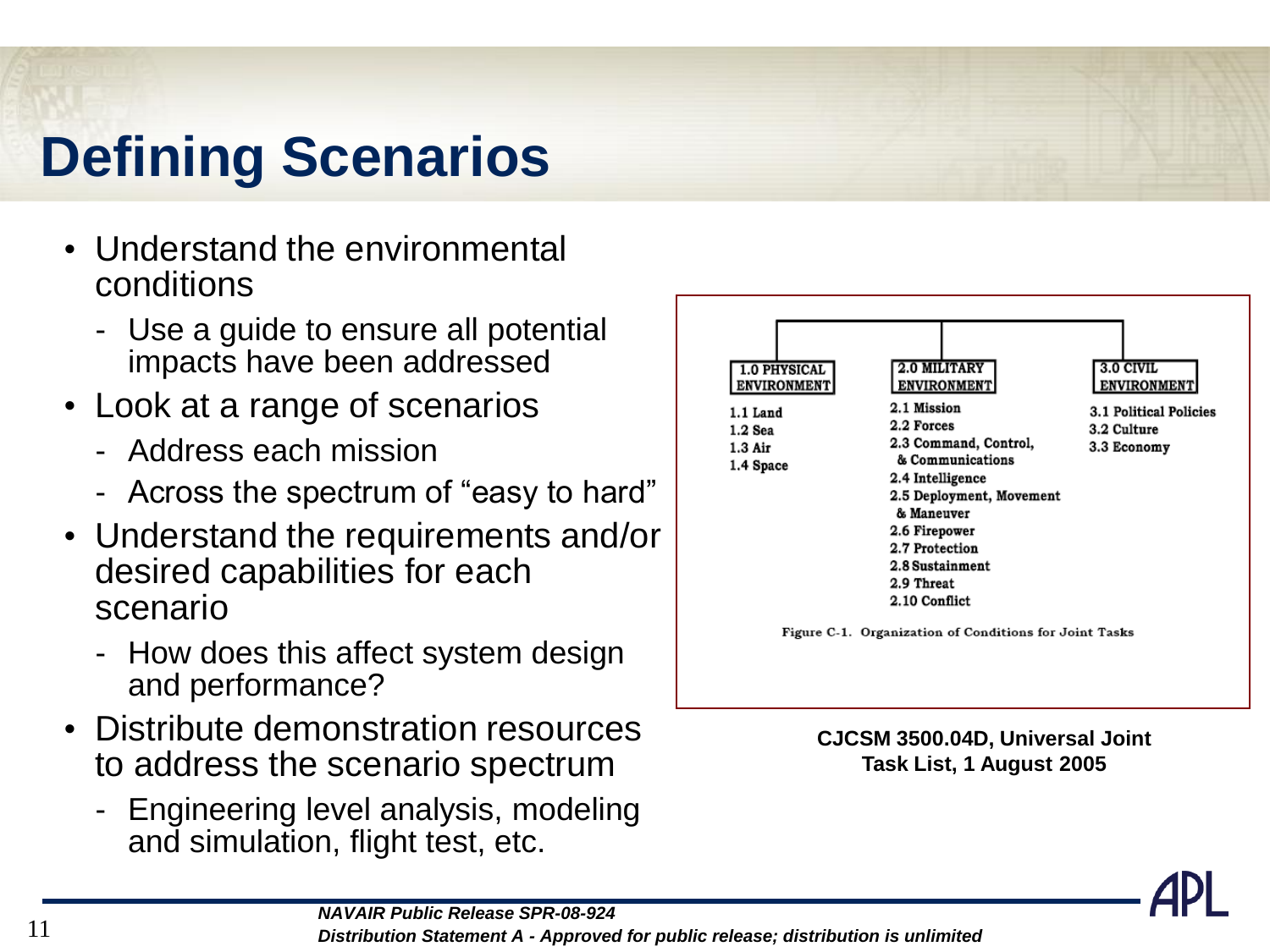### **Capability Decomposition**

| <b>Capability</b>                        | <b>Attribute /</b><br><b>Requirement</b> | <b>Sensor</b>                                     | <b>Shooter</b>                   | <b>Controller</b>                                  | Weapon                                          | <b>External</b><br><b>Sources</b>                        | Network/<br><b>Message</b>     |  |
|------------------------------------------|------------------------------------------|---------------------------------------------------|----------------------------------|----------------------------------------------------|-------------------------------------------------|----------------------------------------------------------|--------------------------------|--|
| <b>Cost Effective</b>                    | <b>Efficient use of</b><br>assets        | <b>Minimize standoff</b><br>sensors               | <b>Increase</b><br>survivability | Co-locate with<br>shooter/sensor                   | Level of effort<br>weapons                      | Low cost intel.<br>collection<br>platforms               | <b>Use existing</b><br>network |  |
| <b>Simultaneous</b>                      | <b>Coordinated</b><br>(timing, position) | <b>Synchronized with</b><br>shooter and<br>weapon | Synchronized,<br>positioned      | Auto-logic;<br>advanced USI                        | Predictable /<br>programmable<br>flight profile | Multiple,<br>dispersed<br>collection                     | Number of<br>users             |  |
| <b>Multi-Axis</b>                        | <b>Pre-planned</b>                       | <b>Position wrt</b><br>shooter/weapon             | 360 LAR wrt<br>target            | <b>Controller</b><br>positioning                   | <b>Maneuver</b> in<br>flight                    | Multiple,<br>dispersed<br>collection                     | Range                          |  |
| <b>Strike</b>                            | <b>Kinetic attack</b>                    | <b>Targeting wrt</b><br>weapon                    | Loadout.<br>weapon support       | <b>ROE</b> feed:<br>combat ID<br>assurance         | <b>Lethality vs</b><br>target set               | <b>Multi-role</b><br>platforms;<br>collect and<br>strike | <b>Detailed</b><br>message set |  |
| <b>Littorals</b>                         | Clutter, neutral<br>shipping             | Resolution,<br>accuracy, fusion                   | Range from<br>base, CVN          | <b>Advanced SA</b>                                 | Selectivity, Al,<br>scan volume                 | Deployable;<br>survivable                                | <b>Spectrum</b><br>management  |  |
| <b>SAG - Mutual</b><br><b>Support</b>    | Integrated air<br>defense system         | Standoff, fusion                                  | <b>Standoff</b>                  | <b>Standoff</b>                                    | <b>Survivability</b>                            | <b>Survivable</b>                                        | Range                          |  |
| <b>SAG - SOTA</b>                        | Stealth, CCD,<br>decoys, firepower       | Accuracy, fusion,<br>jam resistant                | <b>Situational</b><br>awareness  | <b>Advanced</b><br>decision tools -<br>superior SA | Selectivity,<br>CCM, AI, Jam<br>resistant       | <b>Embedded</b><br>artificial<br>intelligence            | <b>Resilient</b>               |  |
| <b>Time and Place</b><br>of our Choosing | Independent of<br>environment            | All Weather (vis,<br>sea state, etc.)             | <b>Endurance</b>                 | Endurance;<br>comm links                           | Detect target<br>in all weather                 | <b>Persistent</b>                                        | <b>Reliable</b><br><b>ANI</b>  |  |
| NAVAIR Public Release SPR-08-024         |                                          |                                                   |                                  |                                                    |                                                 |                                                          |                                |  |

*NAVAIR Public Release SPR-08-924*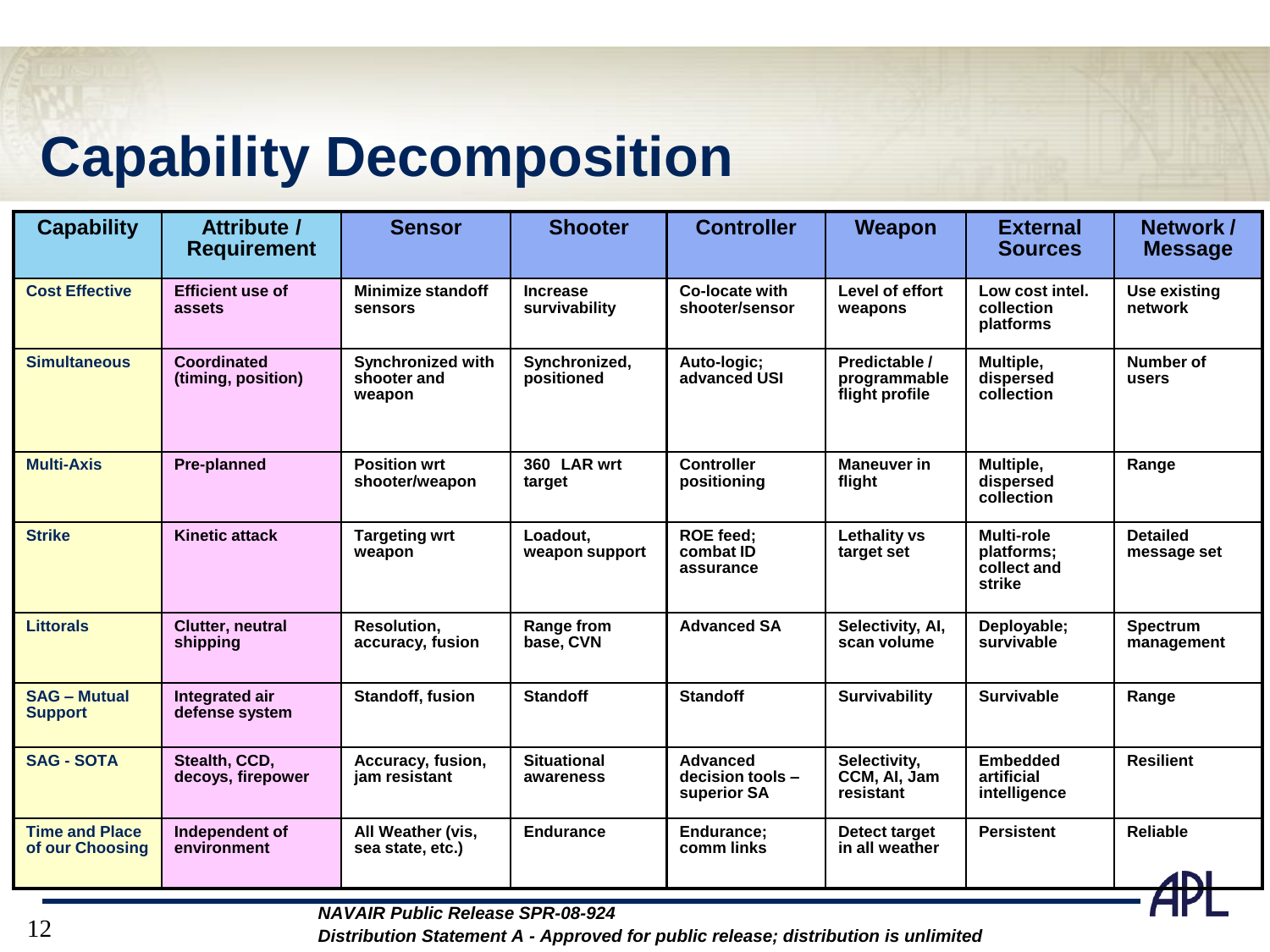#### **System Performance Measures**

| <b>Metrics</b><br>Entities | <b>Extent</b>                                | Accuracy                                      | <b>Timeliness</b>                                 | <b>Reliability</b>                              | <b>Robustness</b>                                      |
|----------------------------|----------------------------------------------|-----------------------------------------------|---------------------------------------------------|-------------------------------------------------|--------------------------------------------------------|
| Sensor                     | # targets<br>Range                           | <b>TLE</b><br>Update rate<br>Resolution       | Internal latency<br><b>IFTU</b> rate              | <b>MTBF</b><br><b>ETOS</b><br>Turn time         | Survivability<br><b>Discrimination</b><br>Jam effects  |
| Shooter                    | # weapons<br>Sensor range<br>Launch envelope | Msg processing<br><b>HSI</b>                  | Platform speed                                    | <b>MTBF</b><br><b>ETOS</b><br>Sys. Architecture | Survivability<br>Launch envelope                       |
| Weapon                     | Range<br>Flight profile                      | Seeker res.<br>Control logic<br>Aero perf.    | <b>IFTU</b> processing<br>Speed<br>Loiter ability | <b>MTBF</b><br>WIFT trans.                      | Env. Effects<br>Survivability<br><b>Discrimination</b> |
| <b>Network</b>             | Range<br># JUs<br><b>Bandwidth</b>           | Msg. transfer<br>Mission planning             | Latency<br>Aircraft interface                     | Packet loss<br><b>MTBF</b><br>Protocols         | Jam effects<br>Encryption                              |
| Controller                 | # weapons<br># targets                       | <b>IFTU</b> rate<br>Data fusion<br><b>HSI</b> | Internal latency                                  | <b>MTBF</b>                                     | Location<br>Tgt. Processing<br>Jam effects             |
| External<br>Sources        | # available                                  | Gateway                                       | Network-network<br>latency                        | Data security<br>Intel fusion                   | Network access<br>Msg. format                          |



*NAVAIR Public Release SPR-08-924* 13 *Distribution Statement A - Approved for public release; distribution is unlimited*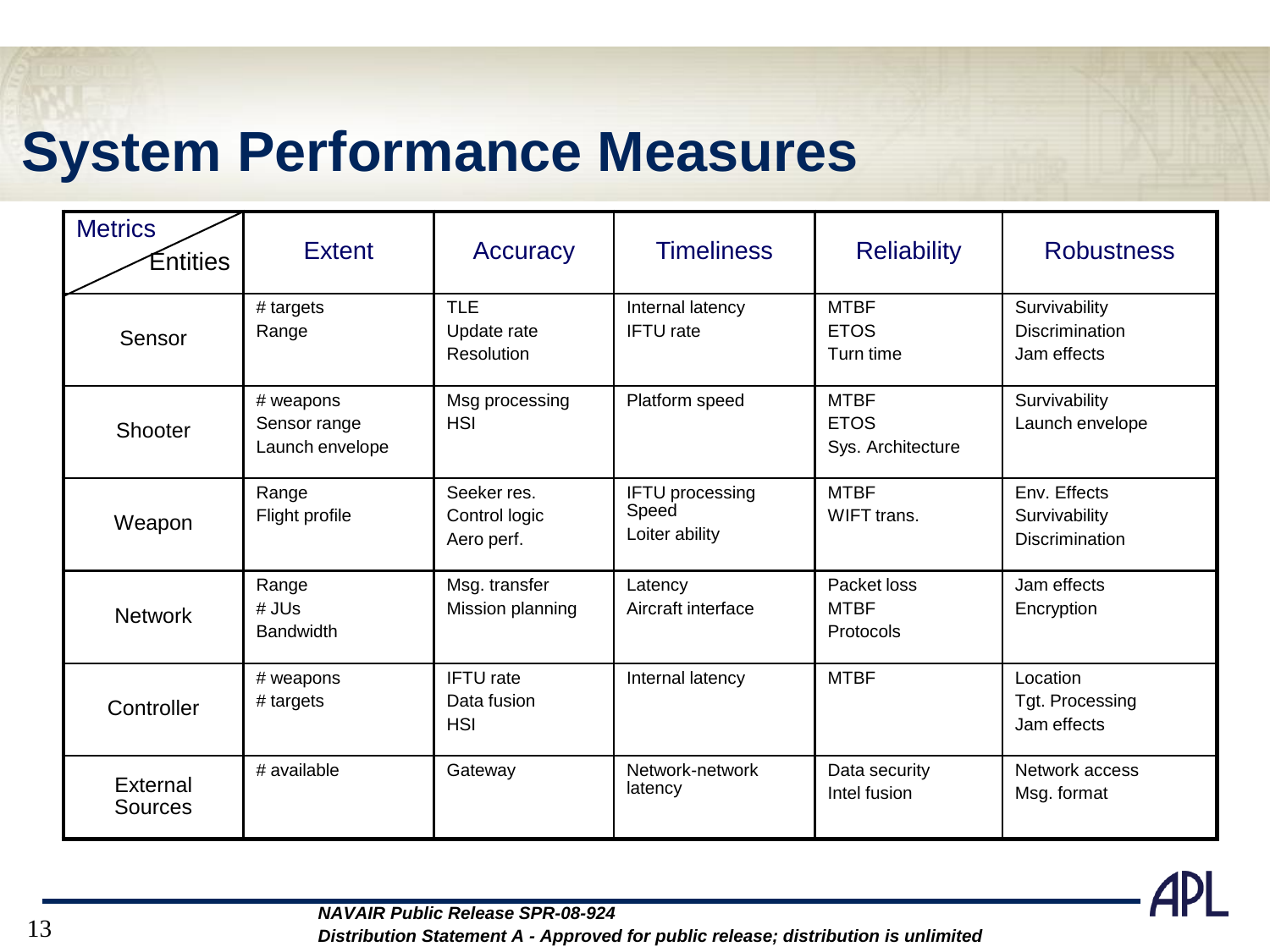## **Interoperability Challenge**

- Link-16 (MIL-STD-6016C, Interim Change Proposal TM06-093Ch2)
	- Approved by the Joint Multi-TADIL Configuration Control Board (JMTCCB) on 02 May 2008
	- Staffing underway for NATO review
	- Message standard is still in "interim state"
- Using Excel spreadsheets for interoperability assessment and configuration management
	- Awaiting Interoperable Systems Management and Requirements Transformation (iSMART) configuration change to the ICP
	- Compare each platform's implementation by software version
	- Identify interoperability gaps and work with platform's to eliminate discontinuities
- Migrate eventually to iSMART as well as





*NAVAIR Public Release SPR-08-924*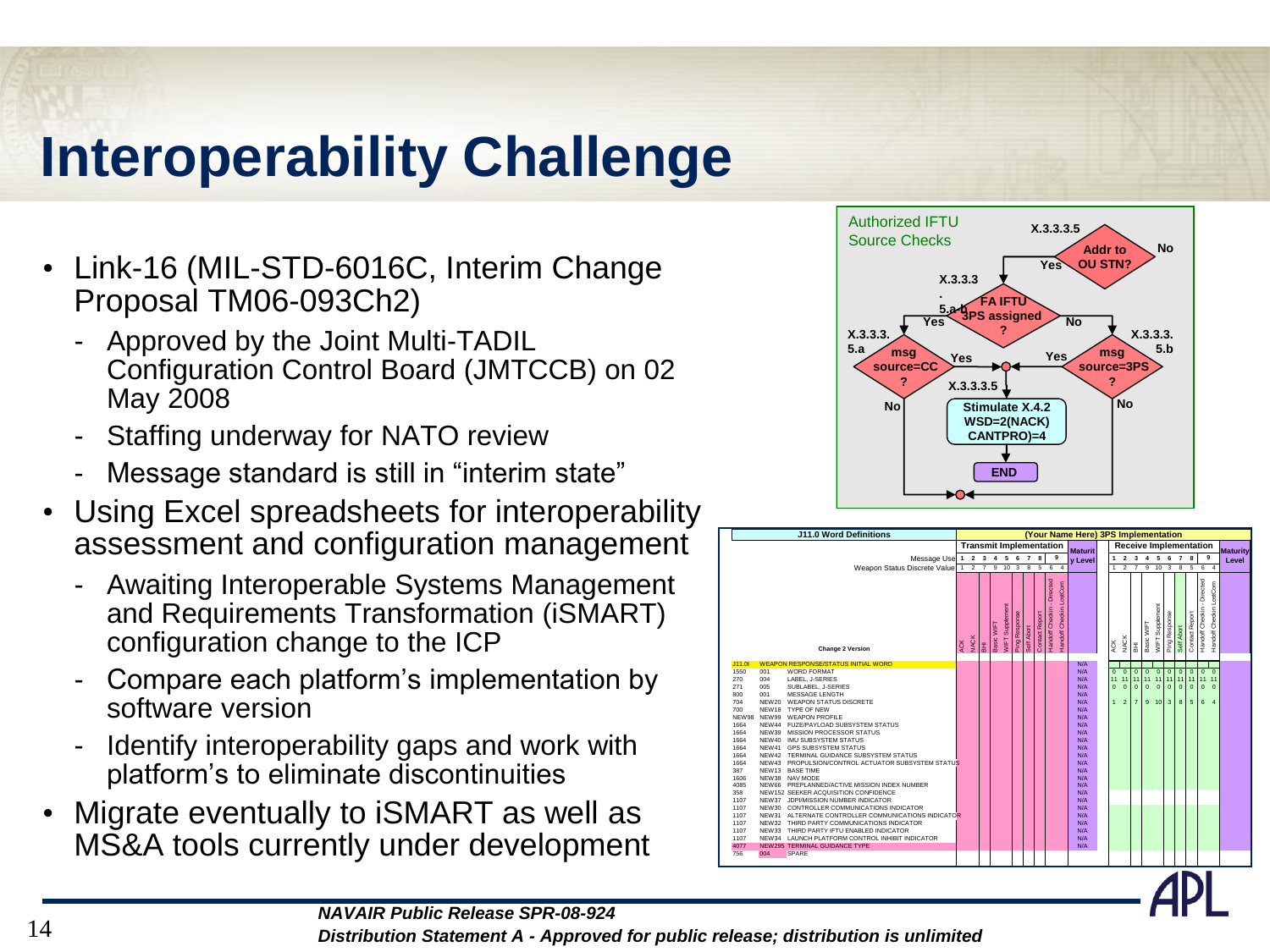## **JSuW T&E Strategy**



*NAVAIR Public Release SPR-08-924*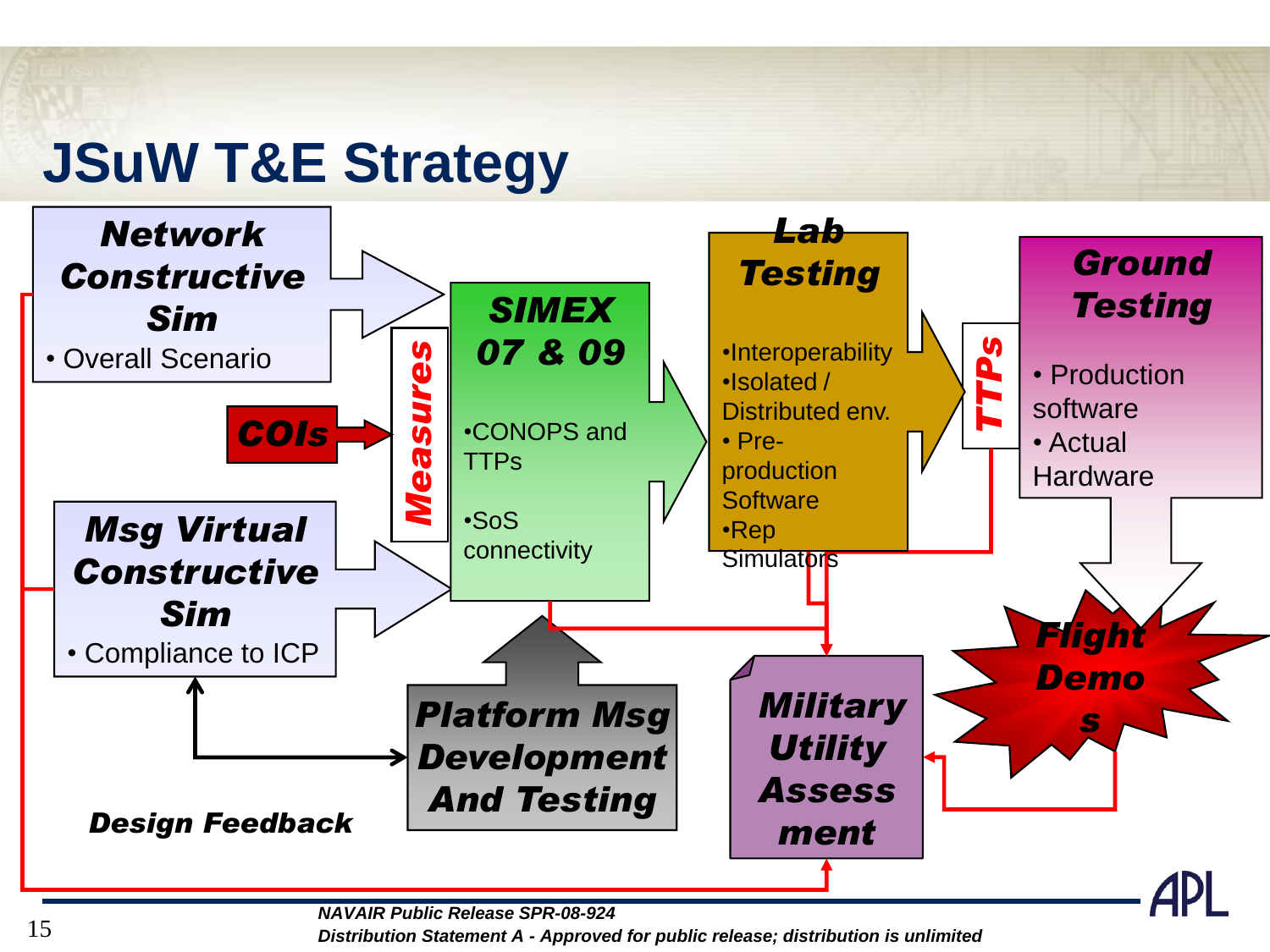### **Tactics, Techniques and Procedures Development**

- Maturing TTPs through:
	- Engagement Simulation
	- Table top role play
	- Simulation Exercise
		- Constructive, virtual
	- Ground demo
	- Flight demo
- Balance demo ops with real world CONOPS development
	- Scenario dependent, design to succeed
- Continual trade-off and maturation of TTPS in parallel with message set implementation
- Validation and modification with demo (T&E) activities



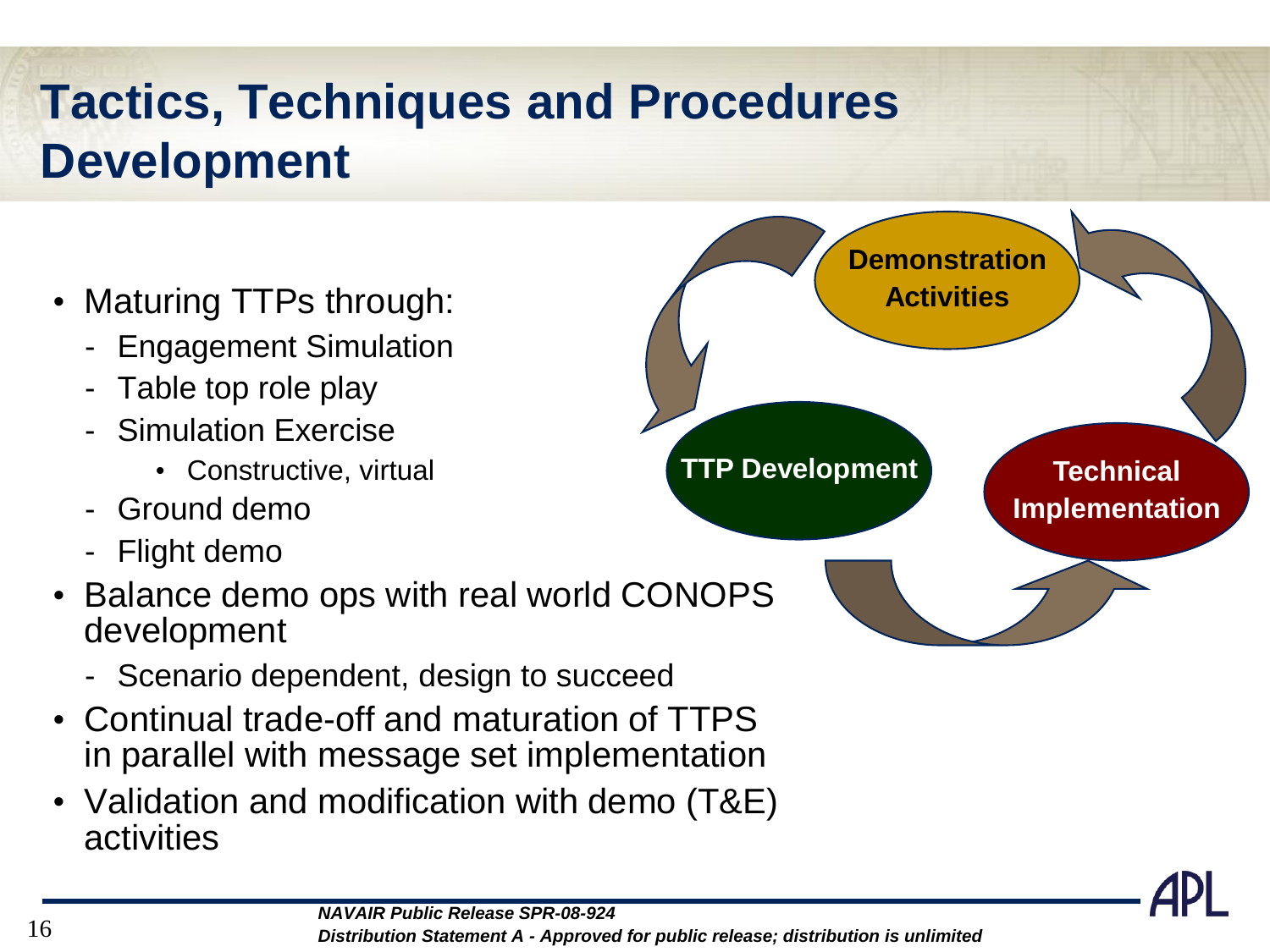## **Risk Management Board**



#### *NAVAIR Public Release SPR-08-924*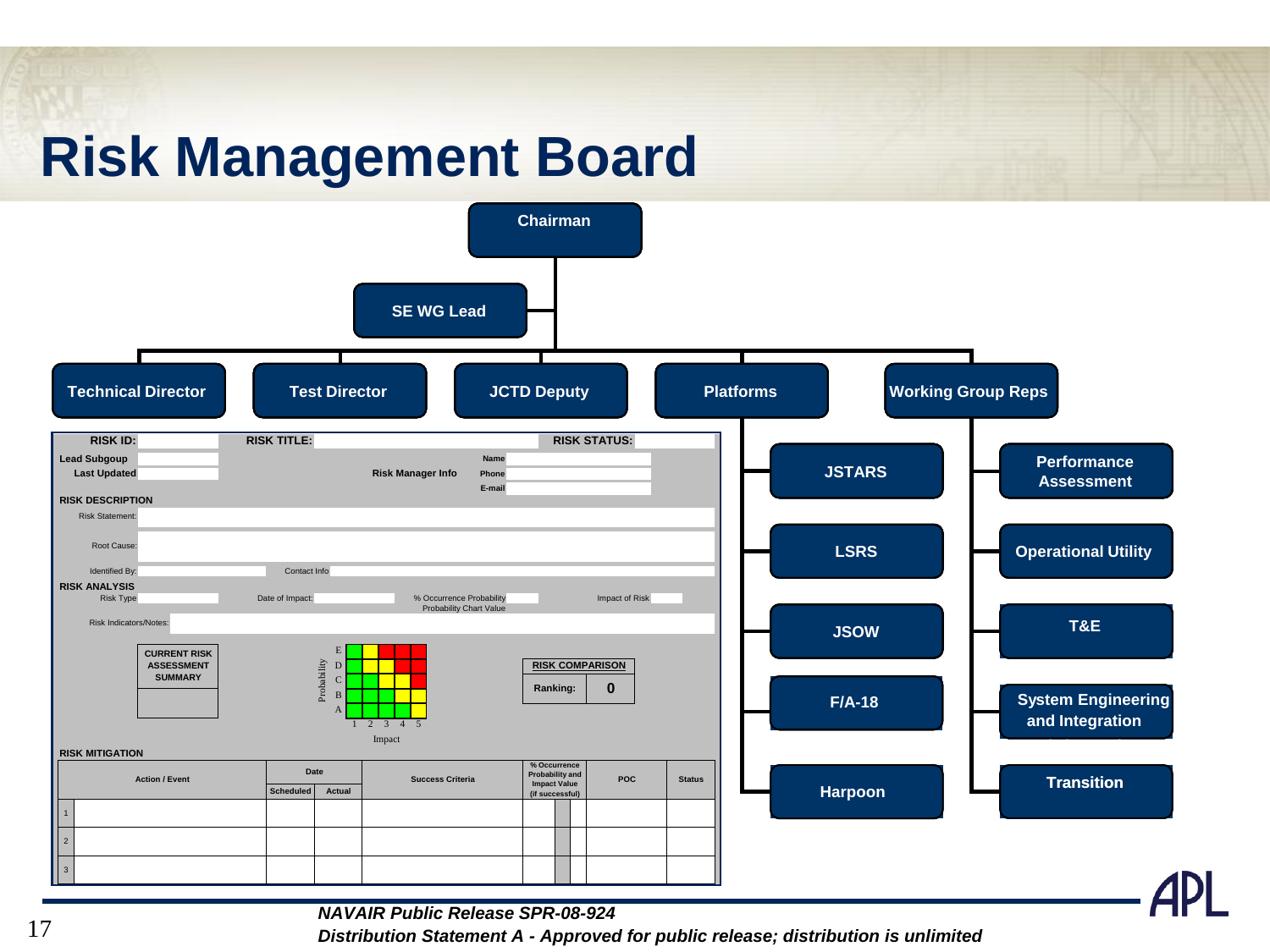## **Interoperability Certification Proposal**

- Can JSOW-C-1 and Harpoon Block III use the JSuW demonstration events to obtain certification?
	- Save \$\$
	- Improve understanding of NEW certification process
	- Streamline test planning and execution
	- Develop a process for certifying future Net Enabled Weapons

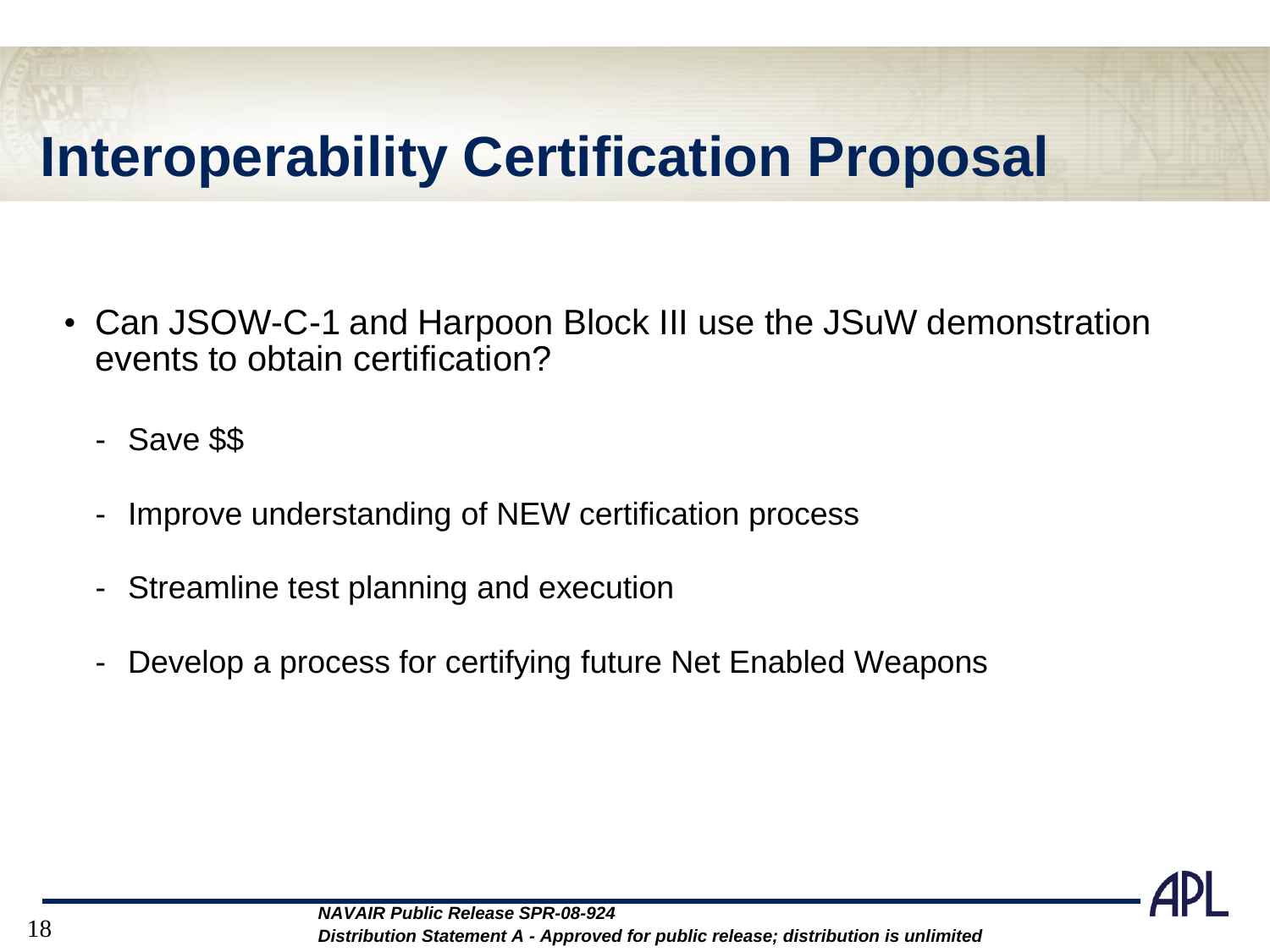### **JITC Certification**



Figure E-1. Interoperability Test Certification Process

**CJCSM 6212.01D, Interoperability and Supportability of IT and NSS, 14 March 2007**

*NAVAIR Public Release SPR-08-924*